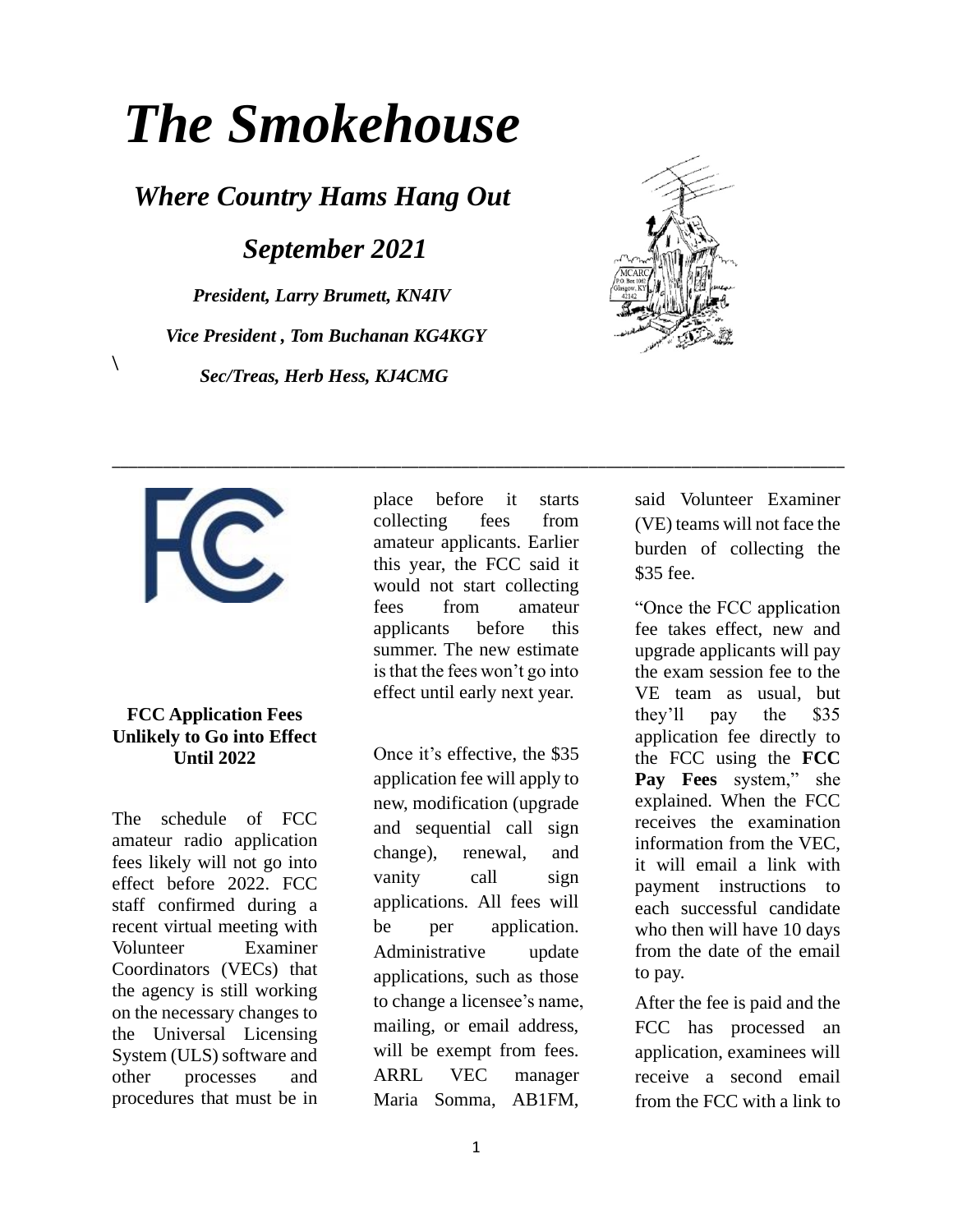their official license. The link will be good for 30 days. Licensees also will be able to view, download, and print official license copies by logging into their FCC ULS account. The FCC no longer provides printed licenses.

Licensees can log into the **[ULS](https://www.fcc.gov/wireless/universal-licensing-system)** with their 10-digit FRN (FCC Registration Number) and password at any time to view and manage their license and application, **[print their](http://www.arrl.org/obtain-license-copy)  [license](http://www.arrl.org/obtain-license-copy)**, and update anything in their FCC license record, including adding an email address.

# **FEE SCHEDULE**

#### **INDIVIDUALS**

\$35 FEE: New, modification (upgrade and sequential call sign change), renewal, and vanity call sign applications. All fees will be per application.

NO FEE: Administrative updates, such as a change of name, mailing or email address, or license cancellation.

# **AMATEUR RADIO CLUBS**

\$35 FEE: New, renewal, trustee change, and vanity call sign applications. All fees will be per application.

NO FEE: Administrative updates, such as a change of name, mailing or email address, or license cancellation.



# **August 2021 Volunteer Monitor Program Report** 09/09/2021

The Volunteer Monitor (**[VM](https://www.arrl.org/volunteer-monitor-program)**) Program is a joint initiative between ARRL and the Federal Communications Commission (FCC) to enhance compliance in the Amateur Radio Service. This is the VM Program Report for August 2021.

Licensees in Pawcatuck, Connecticut; Wamego, Kansas; Valley Cottage, New York; Long Valley, New Jersey; Columbia, South Carolina, and Maryville, Tennessee, were sent Advisory Notices concerning operation on frequencies that were set

aside for Haiti earthquake emergency

communications by the International Amateur Radio Union (IARU) Region 2 Emergency Coordinator. Licensees in Prineville, Winston, Silver Lake, and Roseburg, Oregon; Sioux Falls, South Dakota, and Houston, Texas, were sent Advisory Notices concerning failure to identify, as required by Section 97.119(a) of the FCC Amateur Radio Service, pursuant to a nationwide rule compliance review of operations on 3.819 MHz and 3.953 MHz.

A former licensee in Seabrook, Texas, was sent an Advisory Notice concerning operation with an expired license.

An FT8 operator in Orion, Michigan, was sent to an Advisory Notice reminding him of the 200 W power limit on 30 meters.

A licensee in New Caney, Texas, was sent a final notice that his case was being referred to the FCC for license revocation or deletion of voice privileges from his license.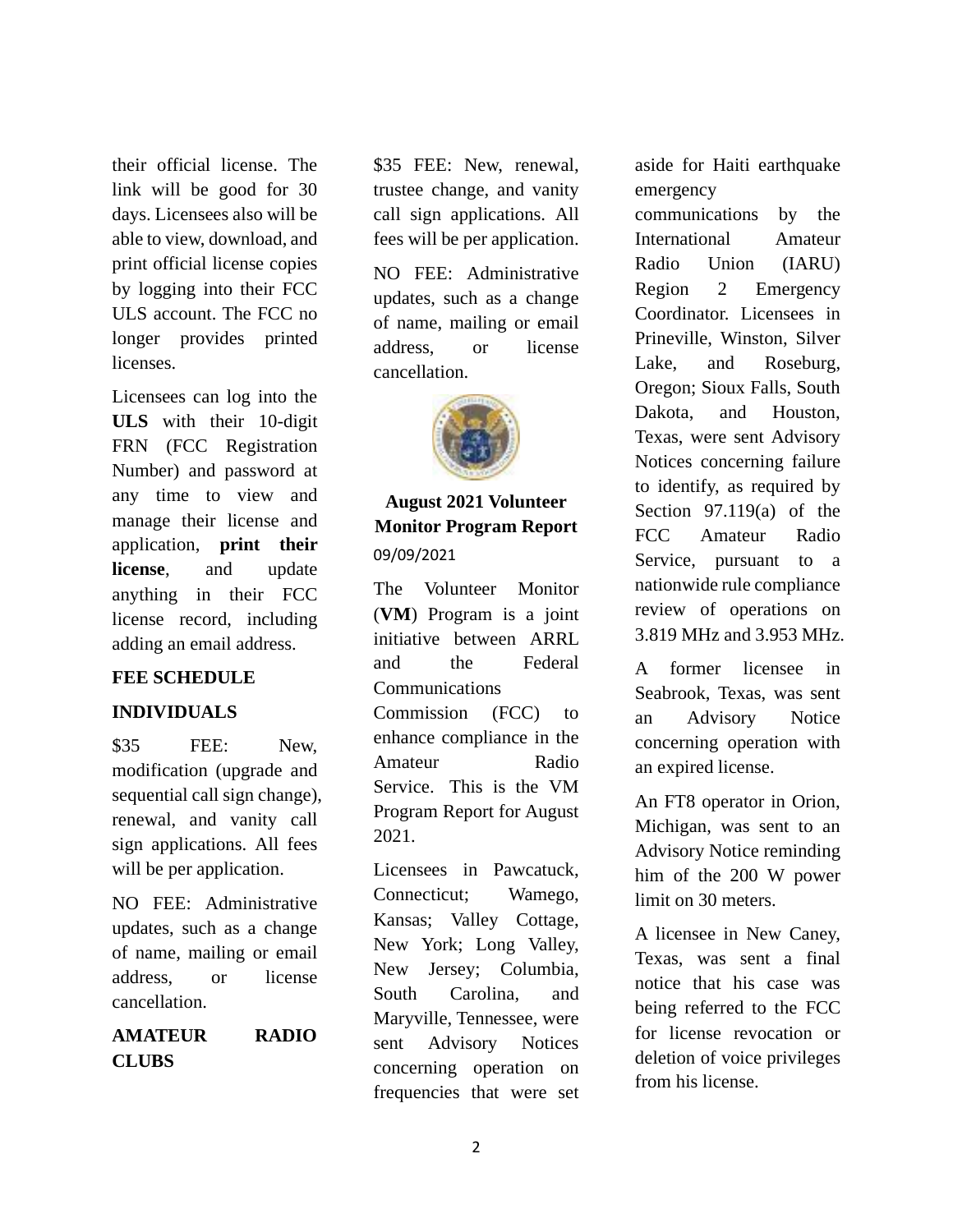A Good Operator commendation was sent to an operator in Roseville, California, for Exemplary Amateur Procedure on May 21, 2021, during the 40 meter California Rescue Communications Net.

The revised total for VM monitoring in July was 5,746 hours — the highest number of hours monitored since the inception of the VM Program*.*

The IT staff at ARRL Headquarters completed work on an automated system for Volunteer Monitors to report monthly monitoring hours and Incident Reports. *Thanks to Riley Hollingsworth, K4ZDH, Volunteer Monitor Program Administrator*



# **ARRL Board Establishes Program to Cover Initial FCC License Fee for Young Applicants**

The ARRL Board of Directors has formally endorsed a proposed program calling on ARRL to cover the \$35 application fee for license candidates younger than 18 years old. The FCC is not expected to implement the \$35 application fee schedule until sometime in 2022. The Board approved the "Youth Licensing Grant Program" at its July meeting in Hartford, Connecticut. The program concept, first raised at the Board's annual meeting in January, was reviewed by an ad-hoc committee, which expanded the scope of the original motion by ARRL Southeastern Division Director Mickey Baker, N4MB.

Goals of the Program include expanding the reservoir of trained operators, technicians, and electronics experts within the amateur radio community, and removing a financial obstacle to young people who wish to acquire an amateur radio license, as a means of encouraging potential careers in science, technology, engineering, and mathematics.

Under the program, ARRL would cover a one-time \$35 application fee for each qualified candidate who passes one or more amateur radio exams taken on the same day at a single examination session. Tests would have to be administered by a Volunteer Examiner (VE) team working under the auspices of the ARRL Volunteer Examiner Coordinator (VEC). Qualified candidates also would pay a reduced exam session fee of \$5 to the ARRL VEC.

The new program also would "enhance ARRL's position as the leader in volunteer testing," the Board motion said. "The Board believes that the recruitment and training of young amateur radio operators is a necessary and proper mission of the ARRL, and that subsidization of the \$35 fee will reduce the number of new amateurs that otherwise would be lost from these groups," the Board said.

The Board said ARRL Headquarters staff would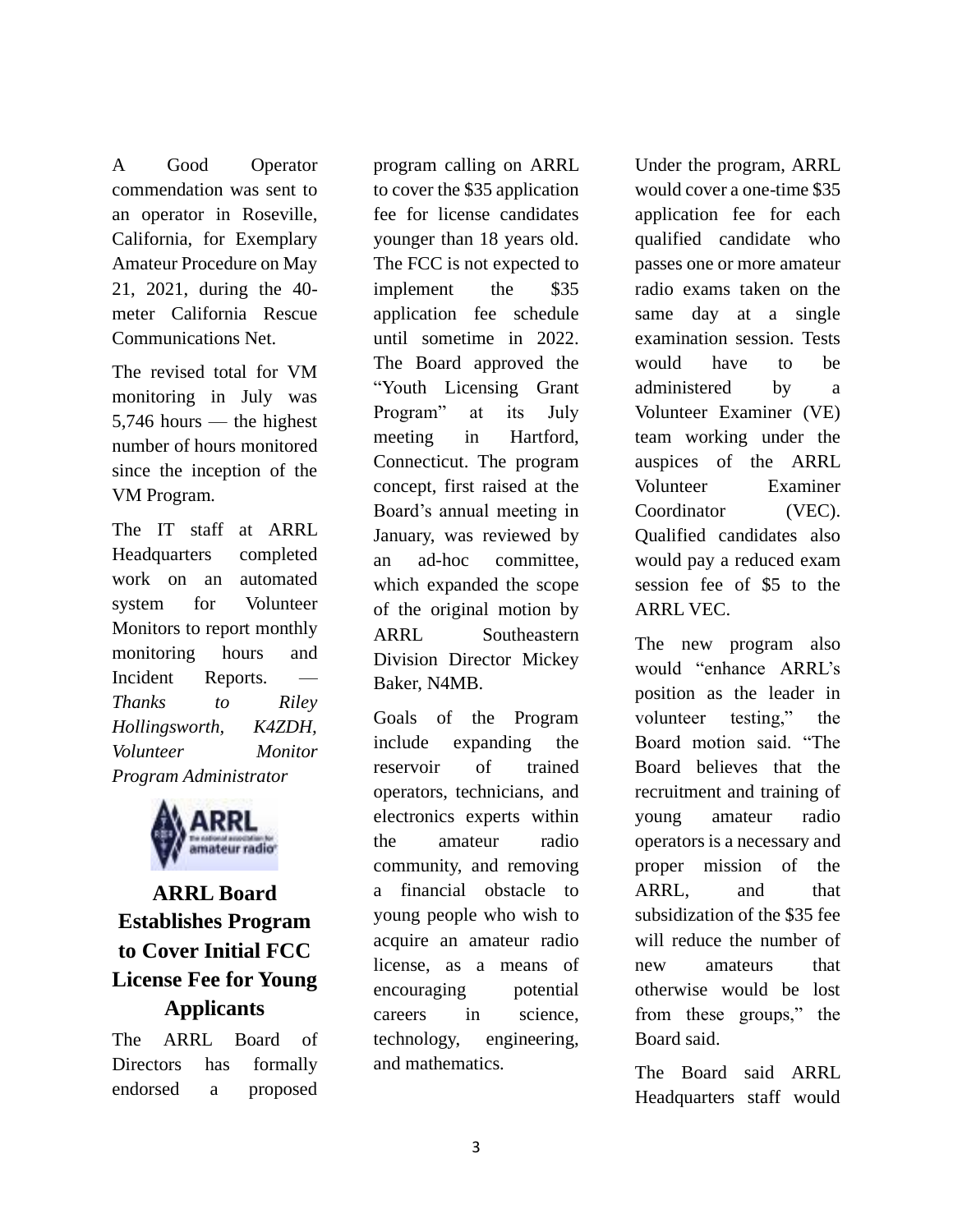determine the method of qualifying applicants and instruct VE teams, giving the teams flexibility to determine that a candidate is eligible for reimbursement in the absence of documented proof. The Board envisioned that the VEC would pay the FCC directly. The new program initially would serve up to 1,000 new license applicants younger than 18 years old.

The motion gave ARRL staff "complete latitude" to determine how payment is delivered to the FCC or to reimburse eligible applicants. This program length is indefinite; it may be renewed or terminated by the Administration and Finance Committee or by the Board of Directors. The motion carried with applause from Board members.

# **MINUTES – Aug 17, 2021**

This was our annual AUGUST POTLUCK meeting, located in the clubroom. At about 6:30pm, around 35 members and guests enjoyed an excellent meal, consisting of

pulled pork and shoulder from BigMan's Barbecue, supplemented by many sides, salads & deserts.

There was very little business conducted. Daryl Wilkerson KO4SNY was proposed for membership.

The meeting adjourned at 8:15pm.

# **2021 Vette City Hamfest**

Due to the alarming rise in the covid-19 pandemic in Kentucky the Vette City Hamfest /ARRL Great Lakes Division convention scheduled October 2nd at the WKU Knicely Conference Center in Bowling Green KY. has been cancelled.

## **Frank KI4HEJ**

## **The Radio Amateur is:**

#### **Considerate**

He never knowingly operates in such a way as to lessen the pleasure of others.

#### **Loyal**

He offers loyalty, encouragement and support to other amateurs, local clubs, the IARU Radio Society in his

country, through which Amateur Radio in his country is represented nationally and internationally.

#### **Progressive**

He keeps his station up to date. It is well-built and efficient. His operating practice is above reproach.

#### **Friendly**

He operates slowly and patiently when requested; offers friendly advice and counsel to the beginner; kind assistance, cooperation and consideration for the interests of others. These are the marks of the amateur spirit.

#### **Balanced**

Radio is a hobby, never interfering with duties owed to family, job, school or community.

### **Patriotic**

His station and skills are always ready for service to country and community.

The rest of the document is too long to reproduce here, but it is worth highlighting a few of the other guidelines:

During your on-the-air contacts, use the Q code correctly. Avoid overkill by using the Q code all the time when using phone. Use